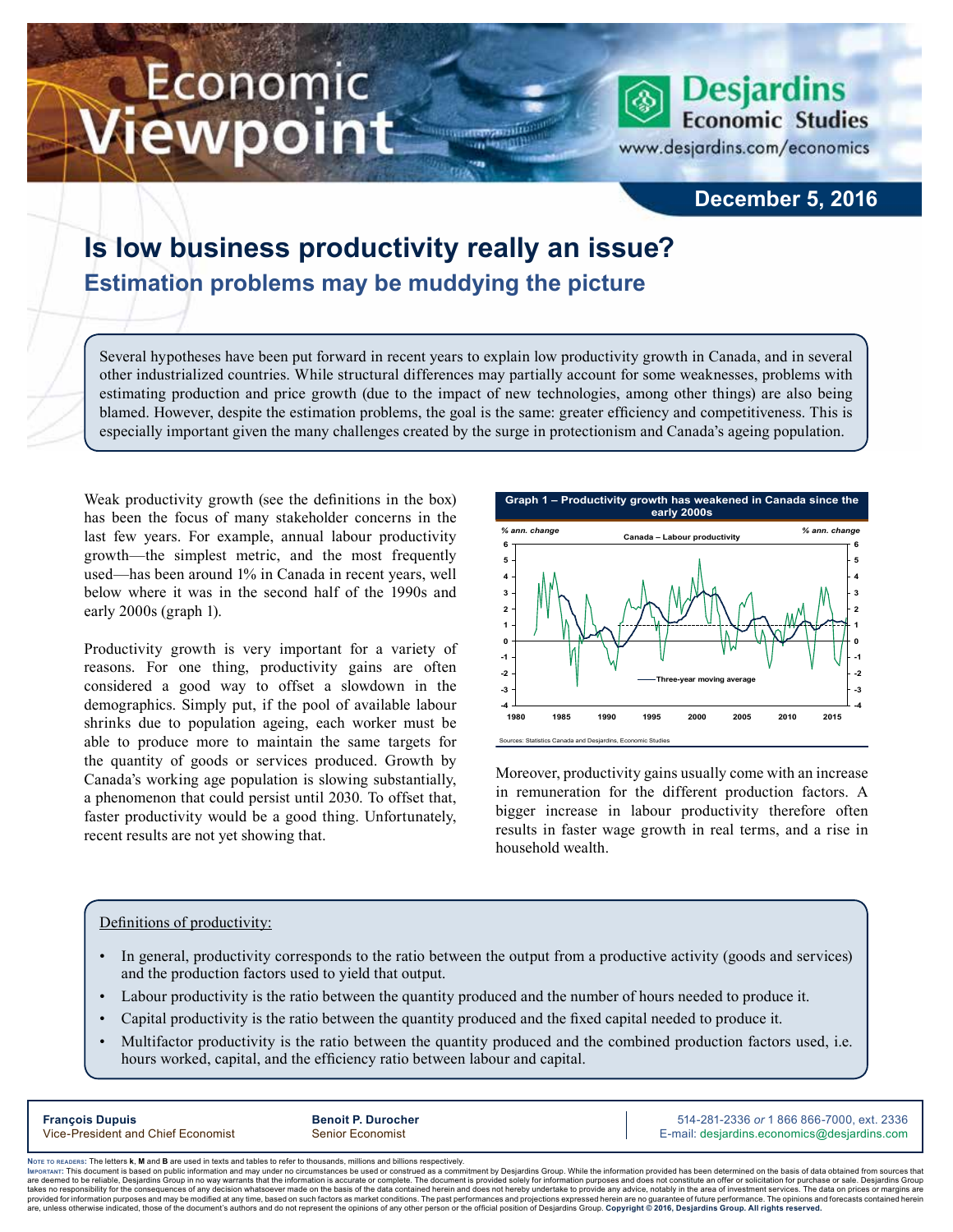

*Economic Viewpoint* December 5, 2016 www.desjardins.com/economics

Lastly, productivity plays an essential role in an economy's international competitiveness. Among other things, the potential implementation of a free trade agreement between Canada and the European Union highlights the need to increase Canadian business productivity to make it easier for them to break into markets there.

That being said, the low productivity growth seen in recent years is not a phenomenon unique to Canada. According to OECD data, the annual change in productivity is also dwindling in most G7 nations (graph 2).



#### **THE MYSTERY OF PRODUCTIVITY**

The weakness in productivity growth in Canada and the major industrialized nations is raising some questions. In particular, many analysts are wondering whether the method currently used to compile productivity is adequate. Among other things, the last few years' weak productivity growth is hard to explain in a context in which business investment has gone up, at least in sectors other than natural resources (graph 3). Growth by household income and spending does not seem to indicate problems associated with weaker growth by household wealth, either, something that should normally come from lacklustre productivity growth. Household debt has, of course, gone up in the last few years, but this is primarily due to the impact of higher home prices on outstanding mortgage credit.

For Canada, one potential explanation comes from its industrial structure. The natural resources sector has a much bigger weight in Canada's economy than it does in most other industrialized countries. The natural resources sector makes more intensive use of production factors. For example, the average annual change in labour productivity in Canada's mining and oil and gas extraction sector has been -0.6% since 1997.<sup>1</sup> In comparison, average annual growth by labour productivity in other Canadian industries is 1.8%. The weaker productivity in the natural resources



sector therefore plays against Canada in relation to the other industrialized nations.

The economic literature has put forward a number of other hypotheses in recent years to explain the apparent weakness in productivity. For example, some analysts wonder whether the current production metric—real GDP—is missing a proportion of what is actually being produced. For one thing, given the unceasing development of new technologies (see the box on page 3), it is hard to keep an accurate count of an economy's supply of services. If the quantity of goods and services produced is underestimated for the same number of hours worked, productivity is estimated to be lower than it actually is.<sup>2</sup>

Some new technologies that influence production:

- Free wireless networking.
- Person-to-person service websites:
	- Airbnb (accomodation)
		- Uber (transportation)
		- Upstart (financing)
	- Lending Club (financing)
	- Etc.
- Transactional websites:
	- Apple Pay
	- PayPal

1 This Statistics Canada data set begins in 1997.

<sup>&</sup>lt;sup>2</sup> However, some analysts are sceptical about this explanation. For example, a professor at the University of Chicago (Chad Syverson) recently hypothesized that productivity growth is cyclical. Periods of stronger productivity growth would thus be followed by periods in which new technologies are assimilated, characterized by weaker productivity growth, as is now the case.